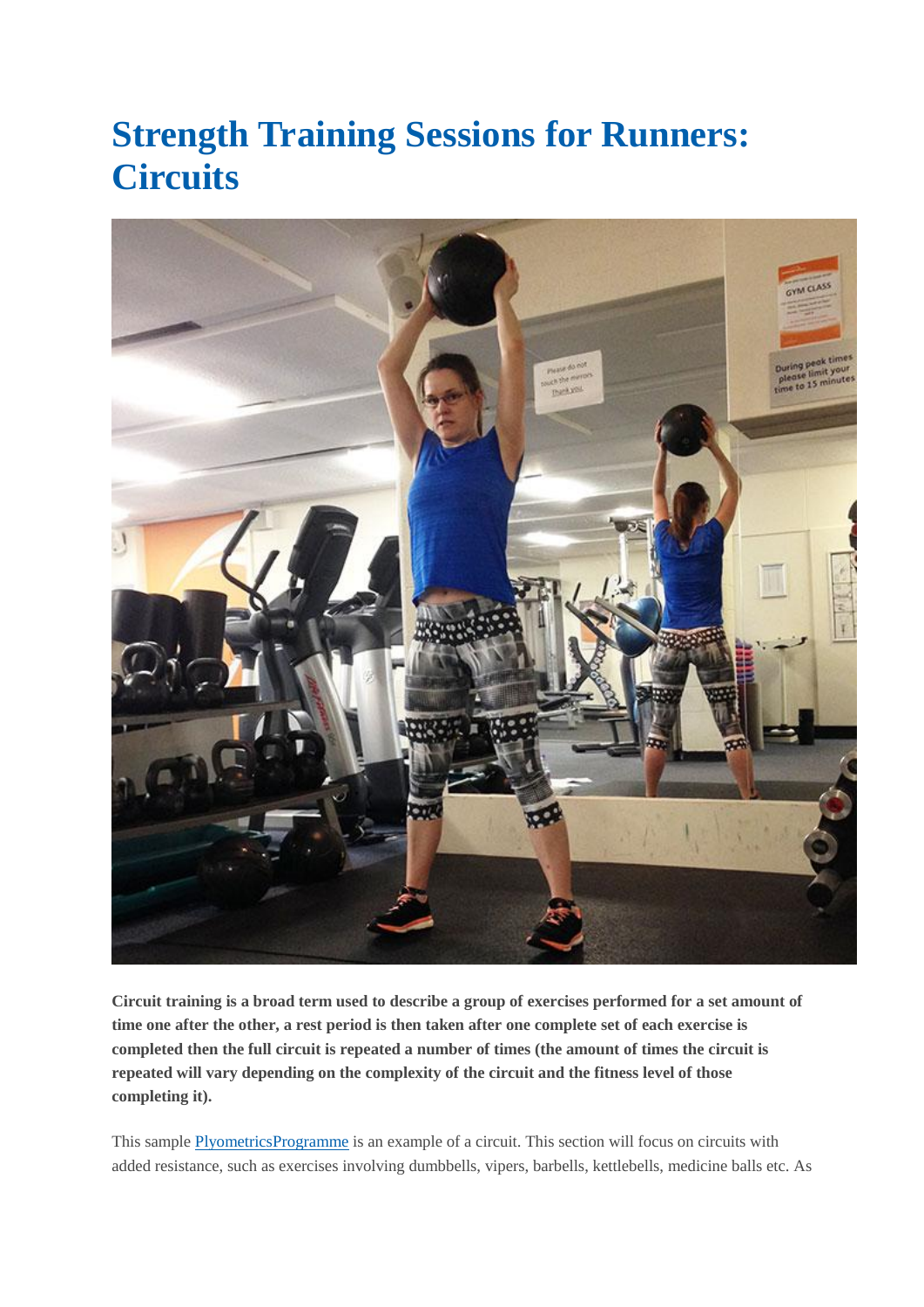a result of the equipment involved, this will generally need to be carried out in a gym, unless you have your own equipment at home.

If you are completing a circuit on your own it is a good idea to download an app for your phone that allows you to set up timed intervals. This way you don't need to worry about watching the clock! If you have a training partner then you can take turns to time each other and push each other on until the bitter end!

Circuit training combines aerobic training and strength training, and is therefore a useful addition to a running schedule, helping not only with overall form but also with your cardiovascular fitness.

## **Pros**

- Increases strength and aerobic fitness levels.
- Can be specifically designed to address personal weaknesses.
- Generally a short workout time-wise, with far reaching results.
- There are so many ways to vary a circuit, it should always be fresh and exciting!
- Can be done alone or with a partner or group.

## **Cons**

- Circuits with added resistance require some equipment, so you may need to go to the gym to make use of this.
- It can be awkward to time yourself if you are training alone but there are now a variety of free apps that are very useful tools to overcome this.
- You get the best results from circuit training if you are working at a high intensity, so if your level of fitness is low you should choose your own pace accordingly. The main thing is to work harder than you usually would for a much shorter length of time.

## **Sample Circuit Session for Runners, with Added Resistance**

**Medicine Ball Lunge with Twist Kettlebell Bent Over Row Side Lunge Ball Push (Medicine Ball) Kettlebell Front Squat Viper Curl and Press Medicine Ball Slam**

Complete each exercise for 20-30 seconds, one after the other (no rest in between exercises). Repeat the full set 4-6 times, with 1-2 minutes of rest between sets.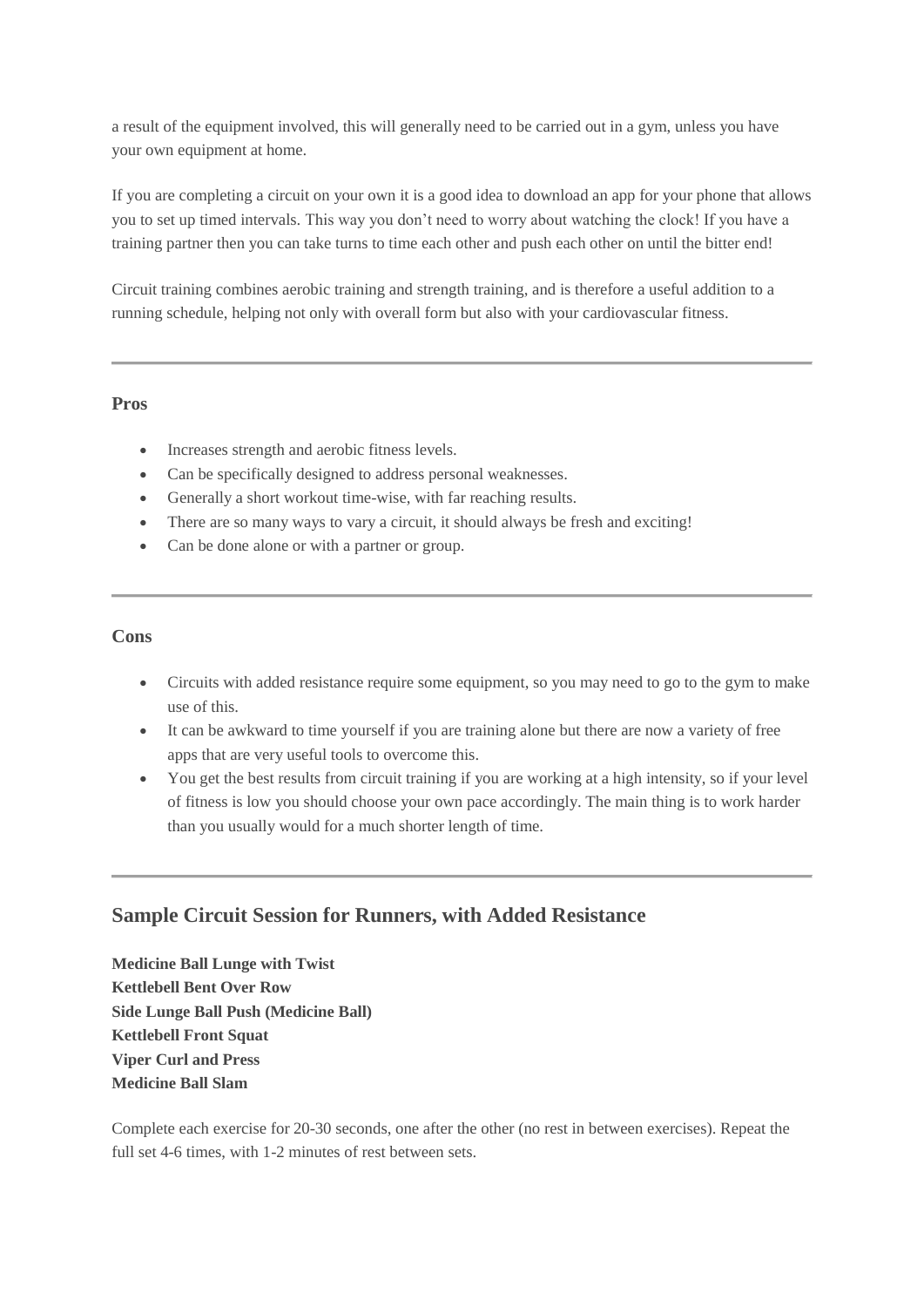

**Medicine Ball Lunge with Twist**

Holding a medicine ball close to your chest (of appropriate weight to your own strength/level of fitness), lunge forwards, as you do this push the ball away from you and twist your torso and your arms (holding the medicine ball) towards the side of the leg that is forward. Step back bringing the medicine ball back towards your chest and then repeat with the opposite leg.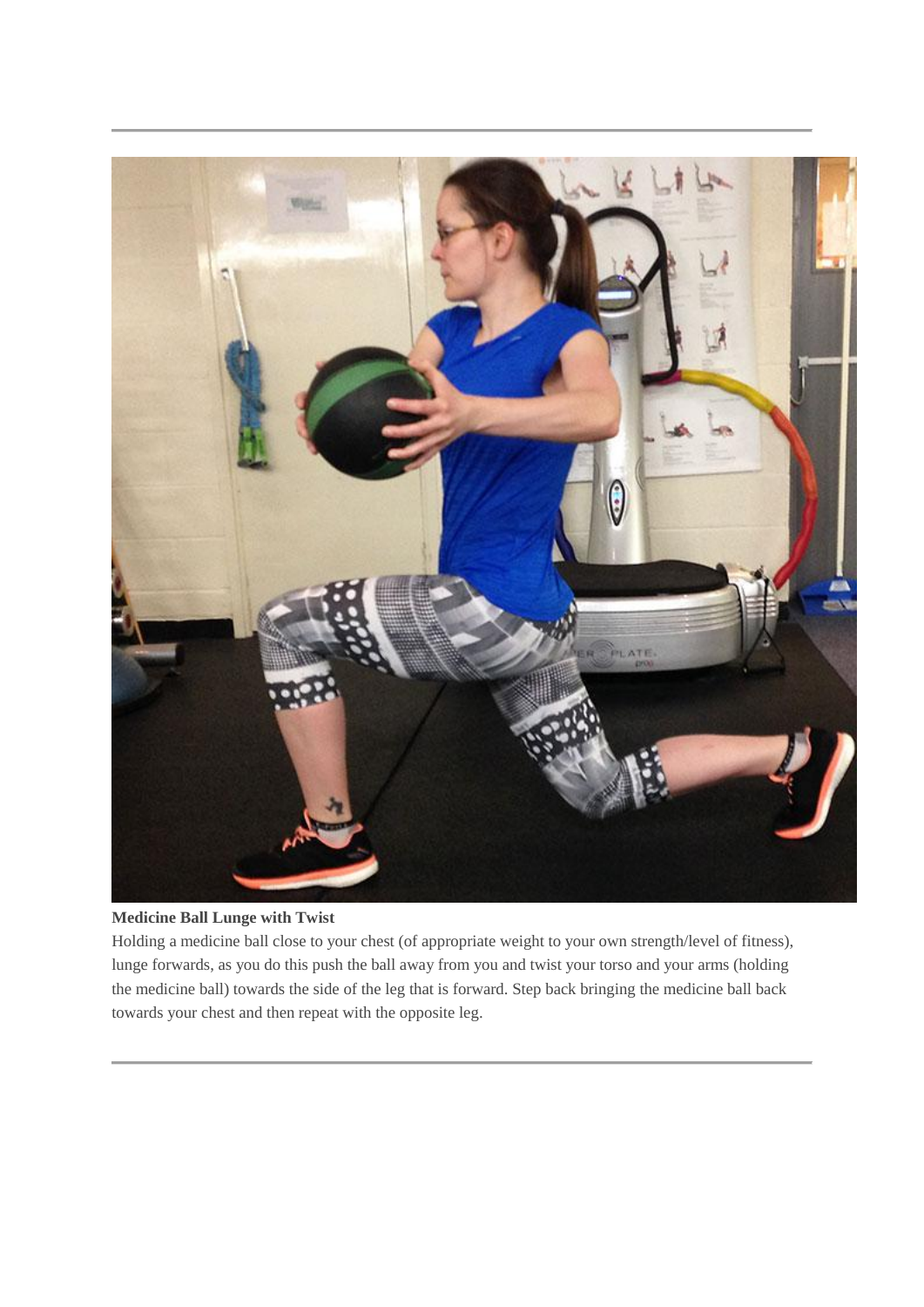

Start with your feet hip width apart, knees slightly bent, backside out spine neutral and shoulders back and down. Holding one kettlebell in each hand of an appropriate weight suited to your own strength and fitness level, draw your arms back towards your hips, giving your back a big squeeze at the top of the movement. Starting with a big deep breath in, breath out as you draw your arms back towards your hips, breathing in again on the return.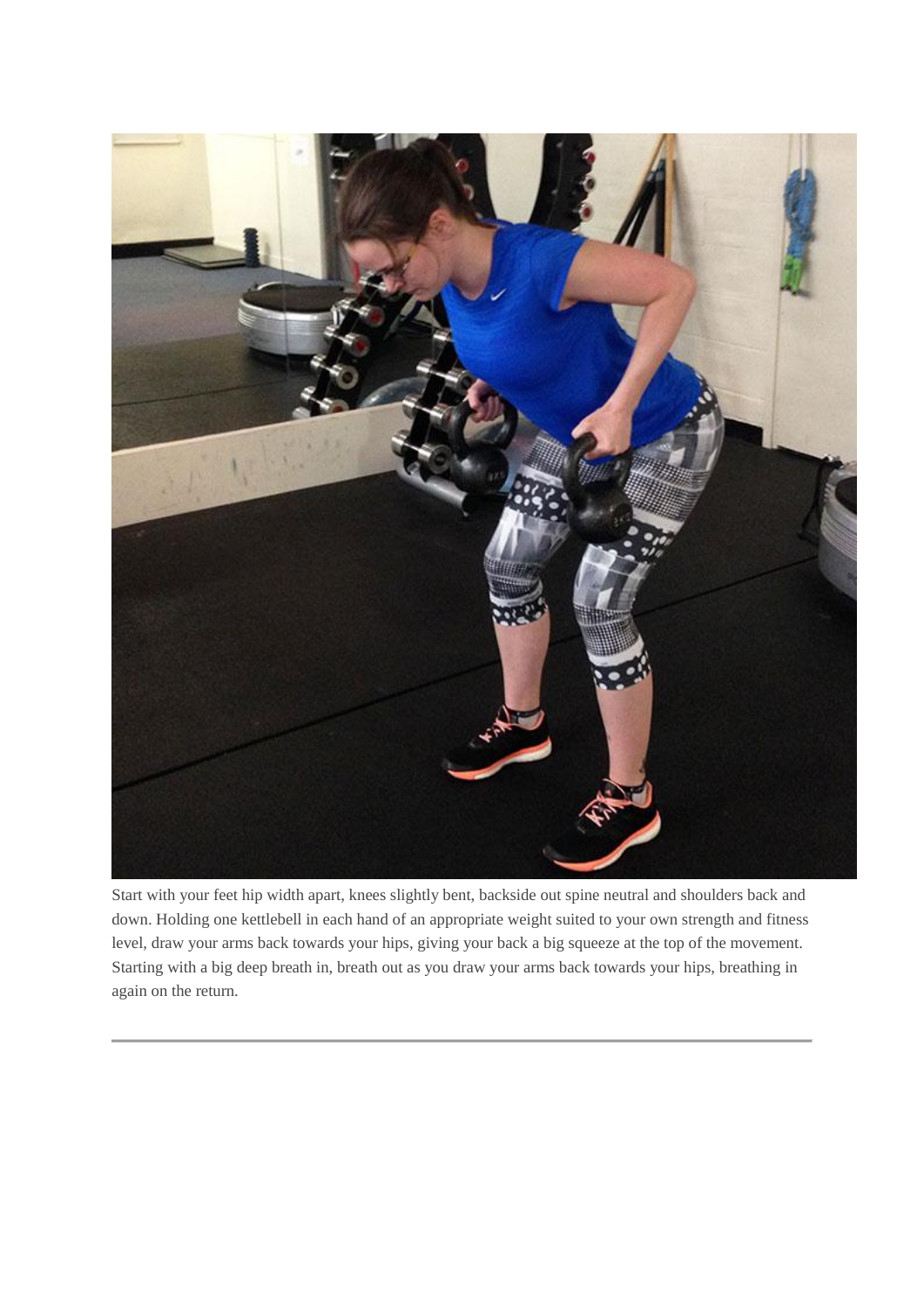

Again starting by standing in neutral, with an appropriately weighted medicine ball held close to your chest. Take a big step to the side, sticking your backside out and keeping your chest up, shoulders back and down and head facing forwards. As you lunge to the side push the medicine ball away from you, holding it with your arms as straight as you can hold them, directly in front of you and at shoulder height. With a little skip in the middle bring the medicine ball back to your chest and repeat on the other side.

### **Kettlebell Front Squat**

Start from standing with your feet a little wider than hip width apart. Hold either one kettlebell with both hands or two kettlebells (one in each hand). If you have one in each hand then clasp your hands together in the middle (as shown in the photo). Keeping your chest up, shoulders back and down and your spine neutral, squat down to 90 degrees or a little lower if you can, keeping your weight on your heels and your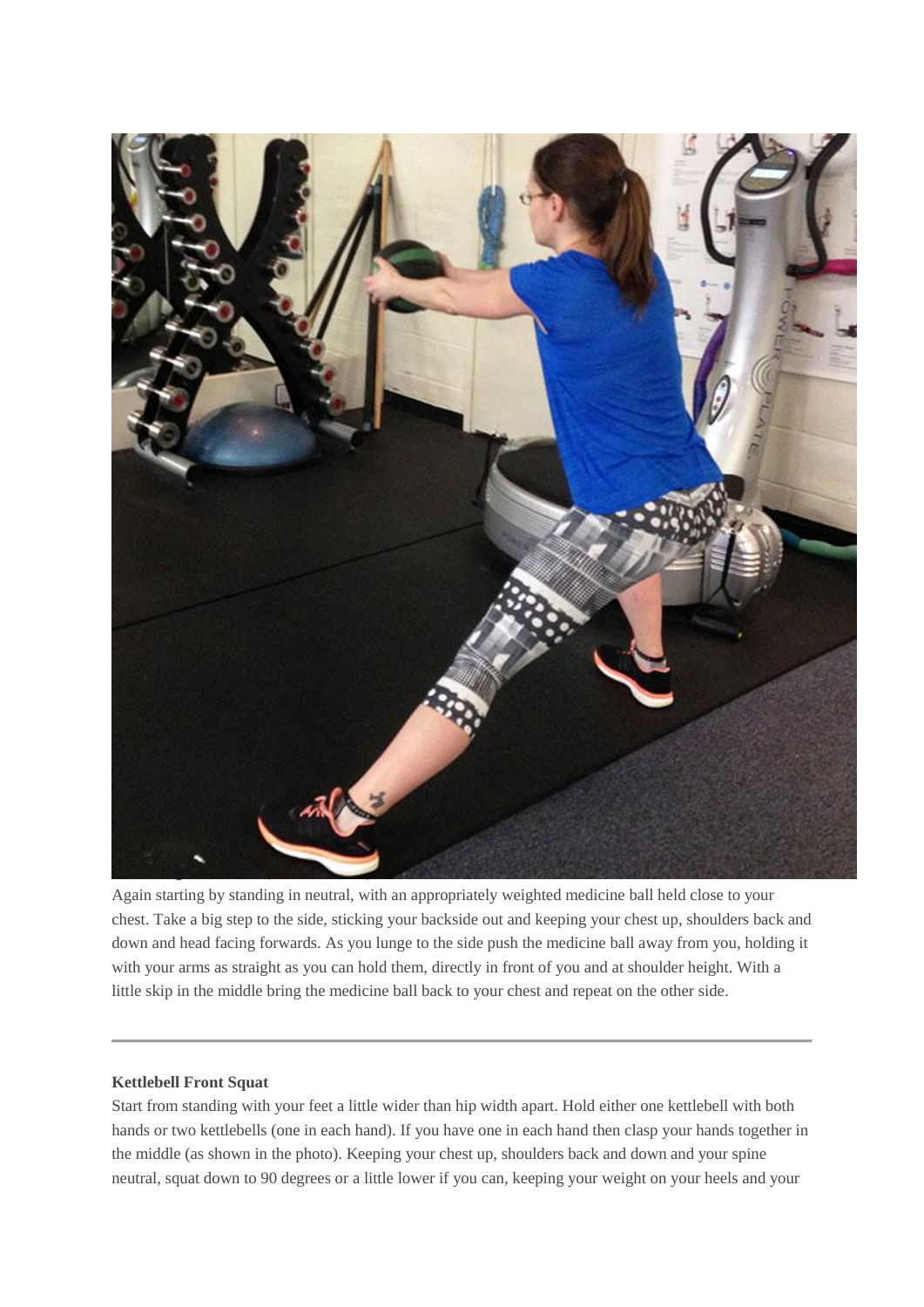backside sticking out. It is more important to hold correct form than to use heavy weights so if you are not at a stage in your training where you are able to add additional resistance then stick to regular squats with no kettlebells or a very light weight to begin with.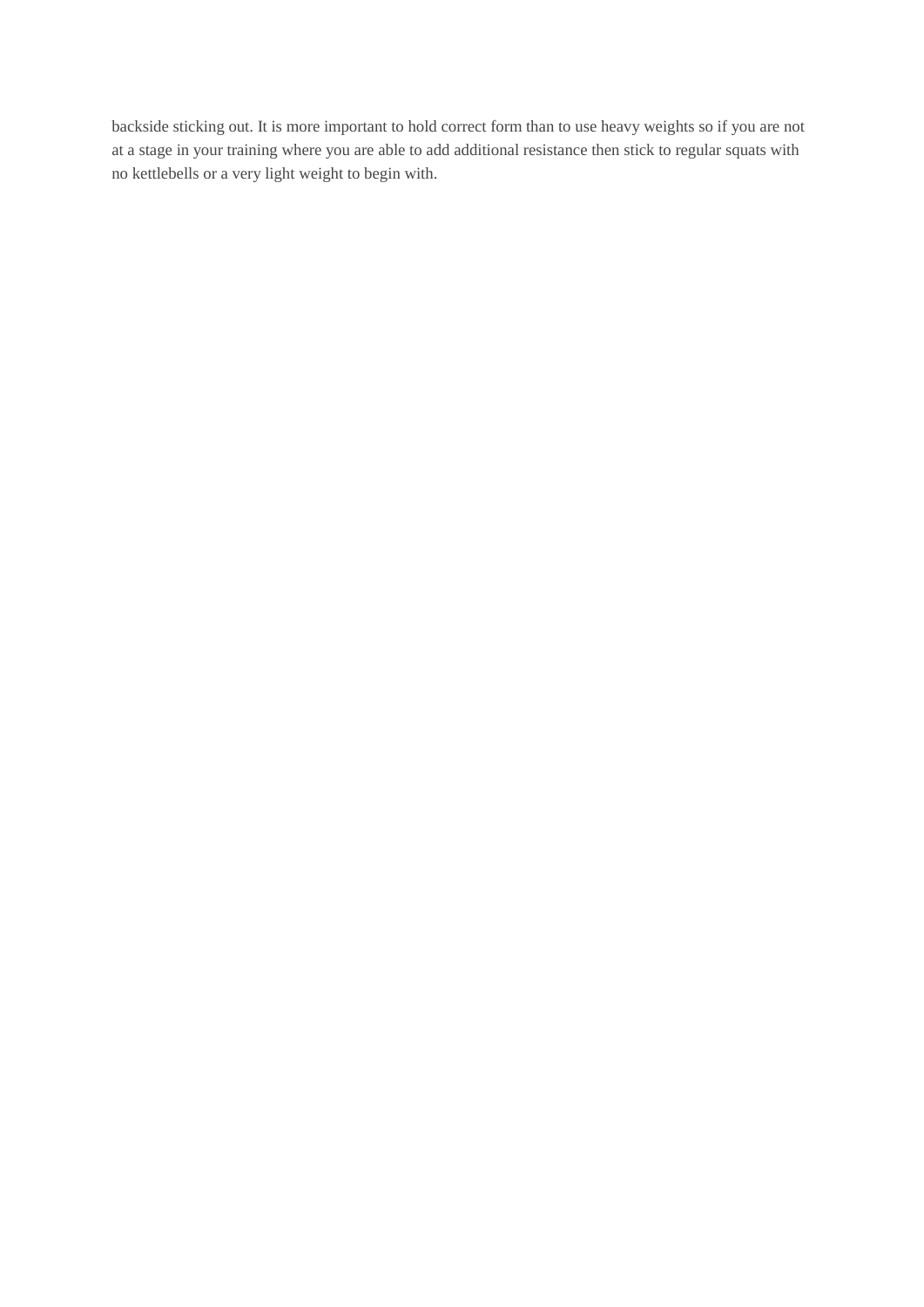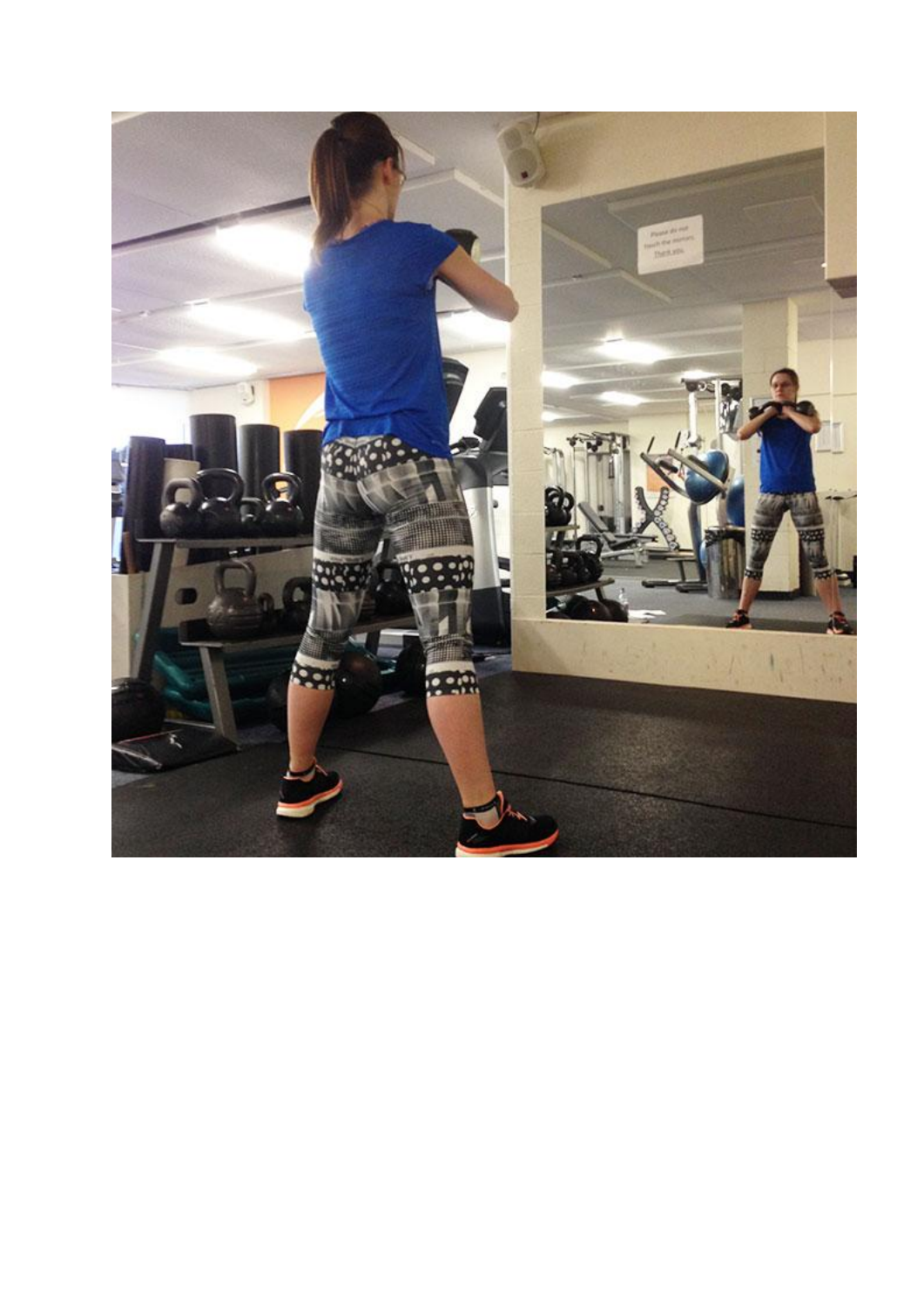

## **Viper Curl and Press**

Start from standing in neutral, holding an appropriately weighted viper with both hands, it should be held in front of you and just rest on your thighs to begin with. Curl the viper up towards your chest using your biceps and then push it up to the ceiling using your shoulders. Bring the viper back down towards your chest and then back to the initial resting position, then repeat.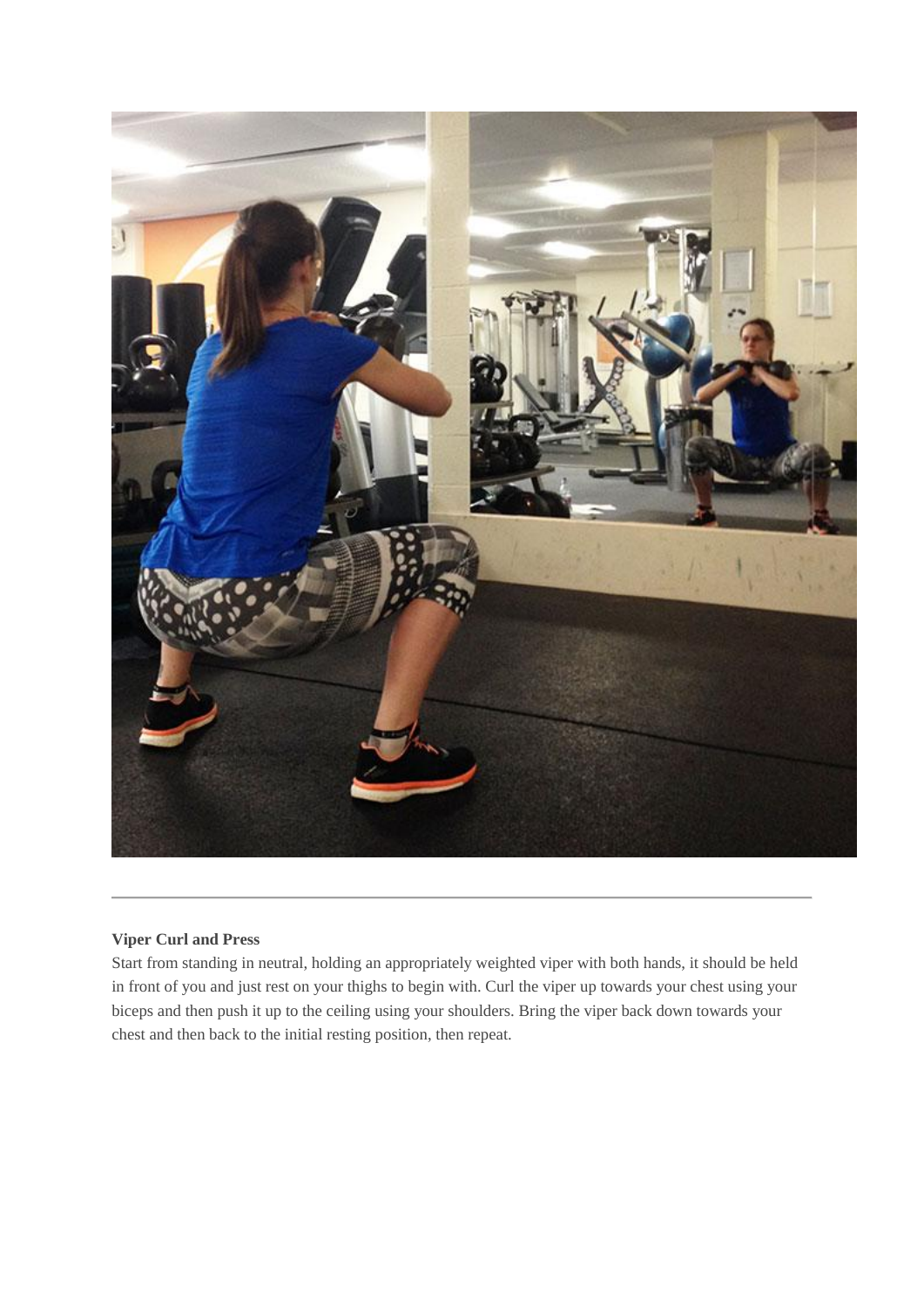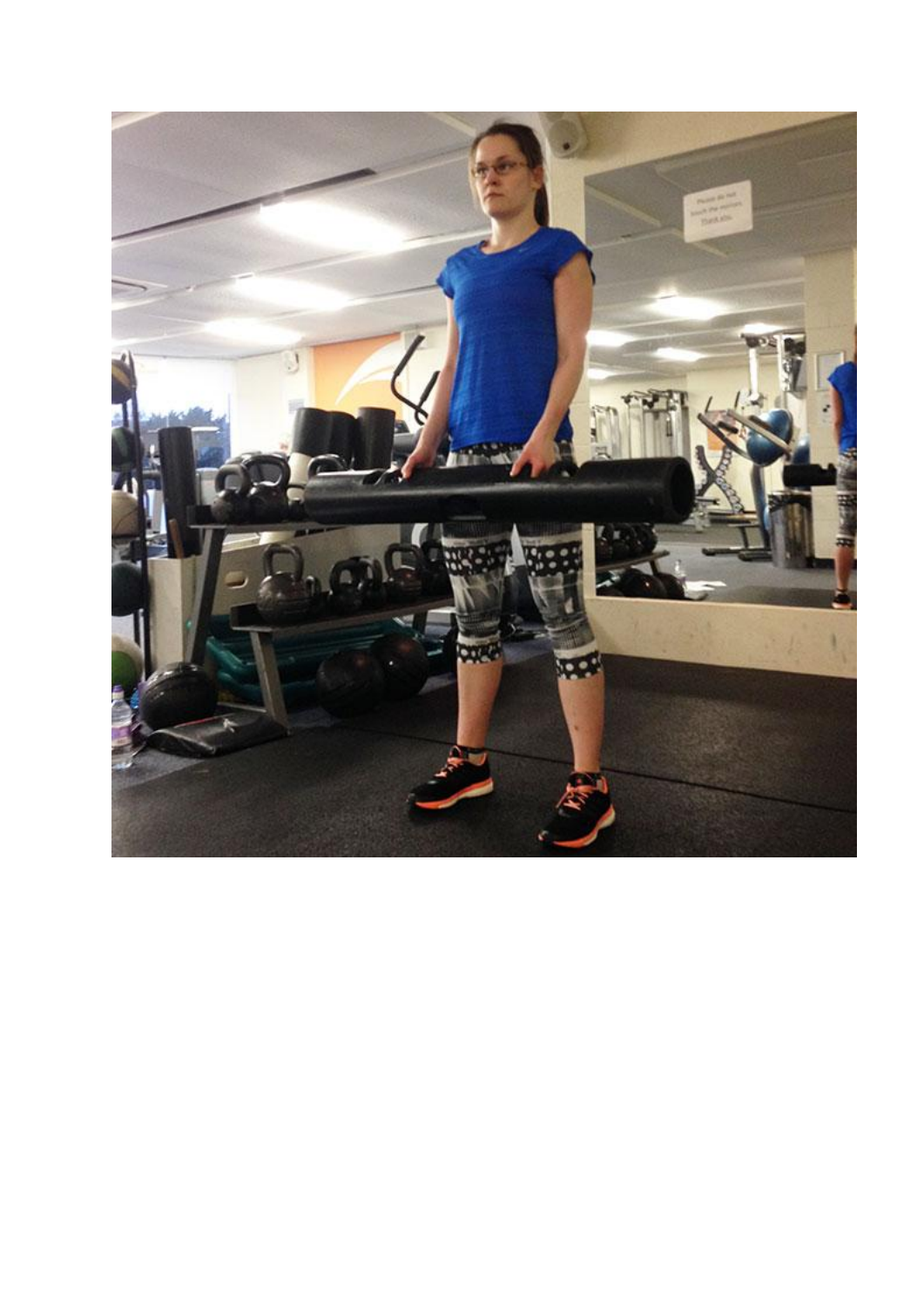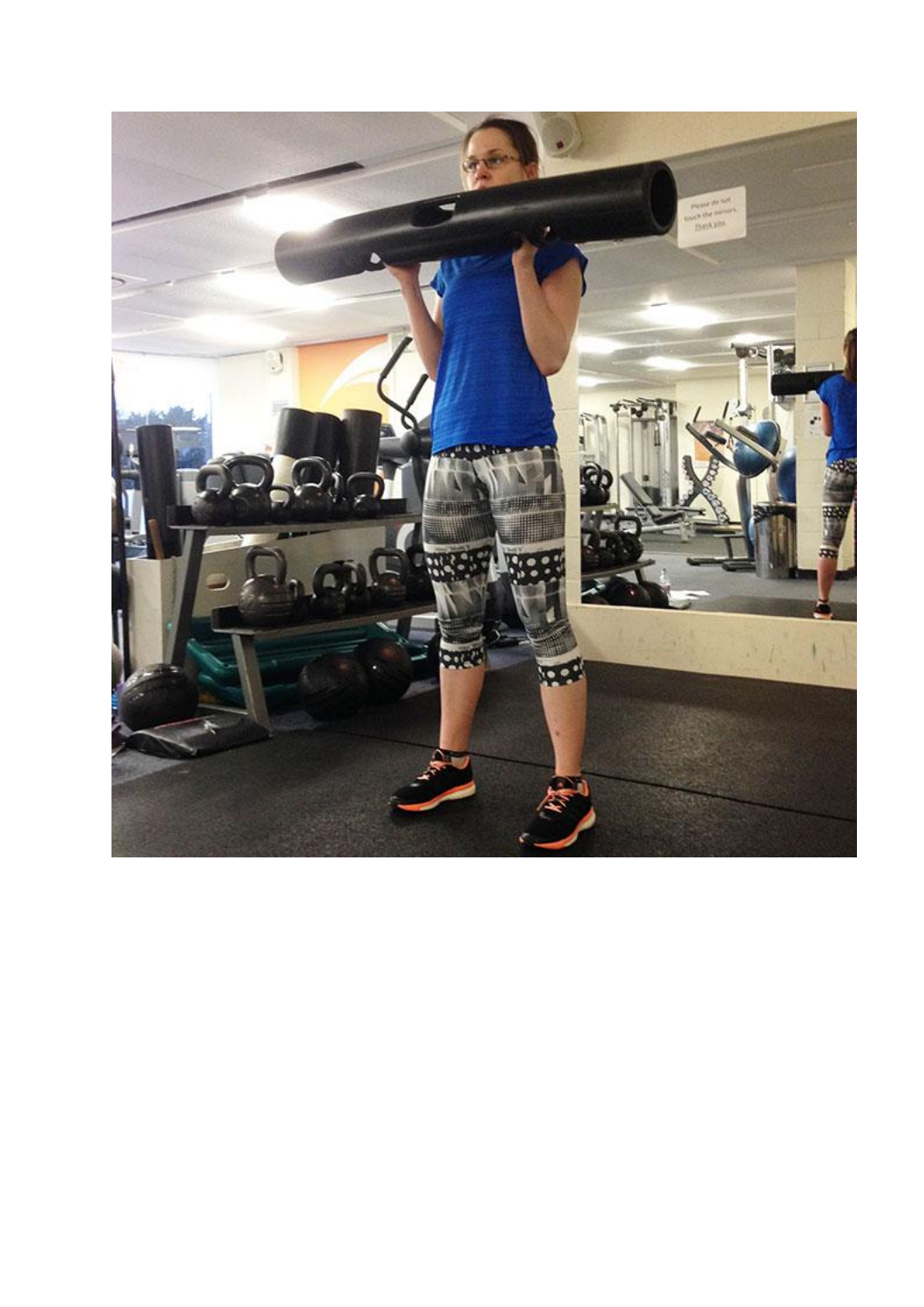

#### **Medicine Ball Slam**

Start from standing in neutral. Choose an appropriate weight of medicine ball (or slam ball) and raise it above your head with both hands. Using all the power you have, slam the ball to the floor, bending down to meet it on the return, standing up again and repeating the same motion. It should be one big smooth movement from slamming the ball down to the floor to catching it on rebound and bringing it straight back above your head to begin again. As always, keep your core strong throughout and always use a weight of ball you can manage.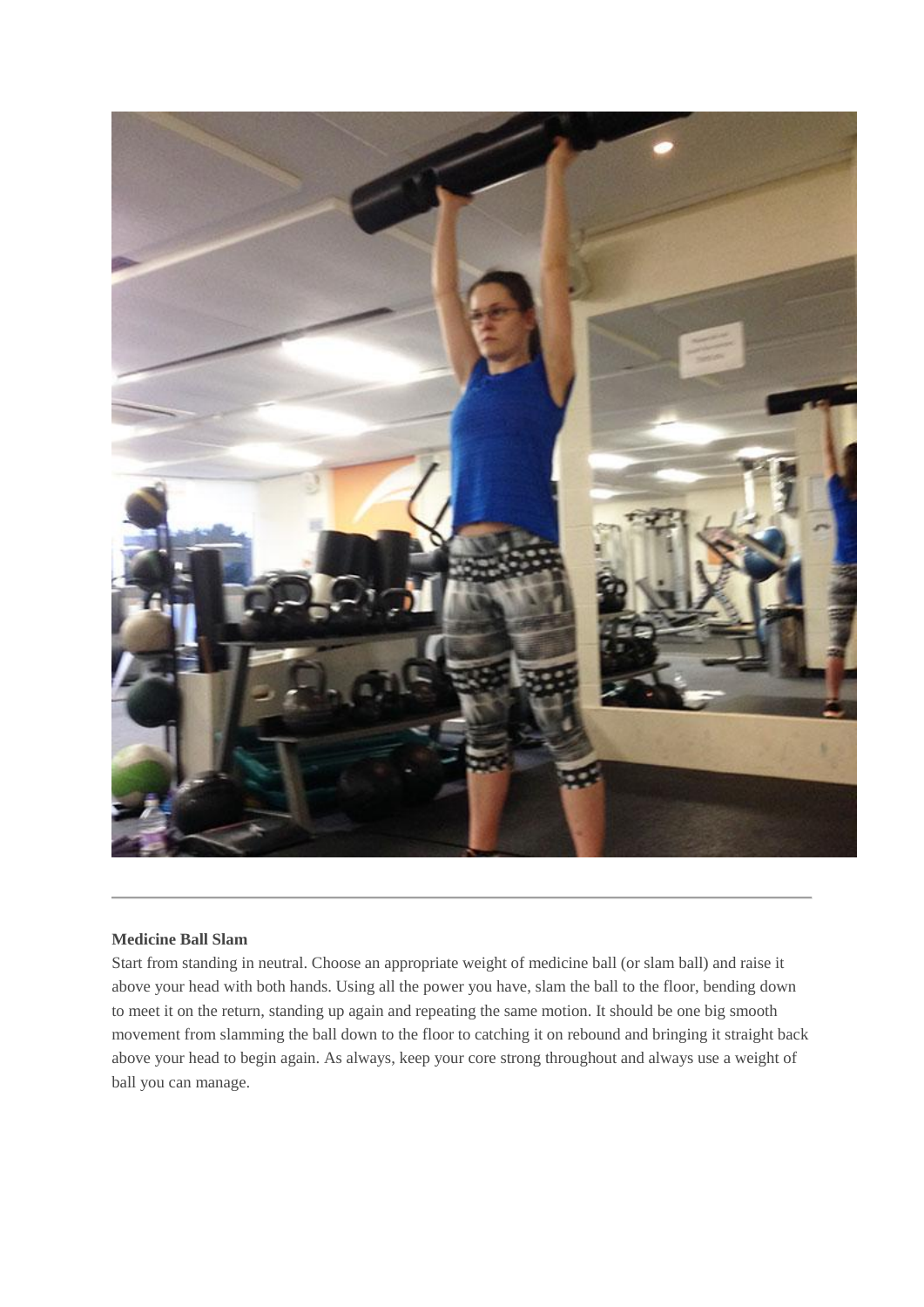